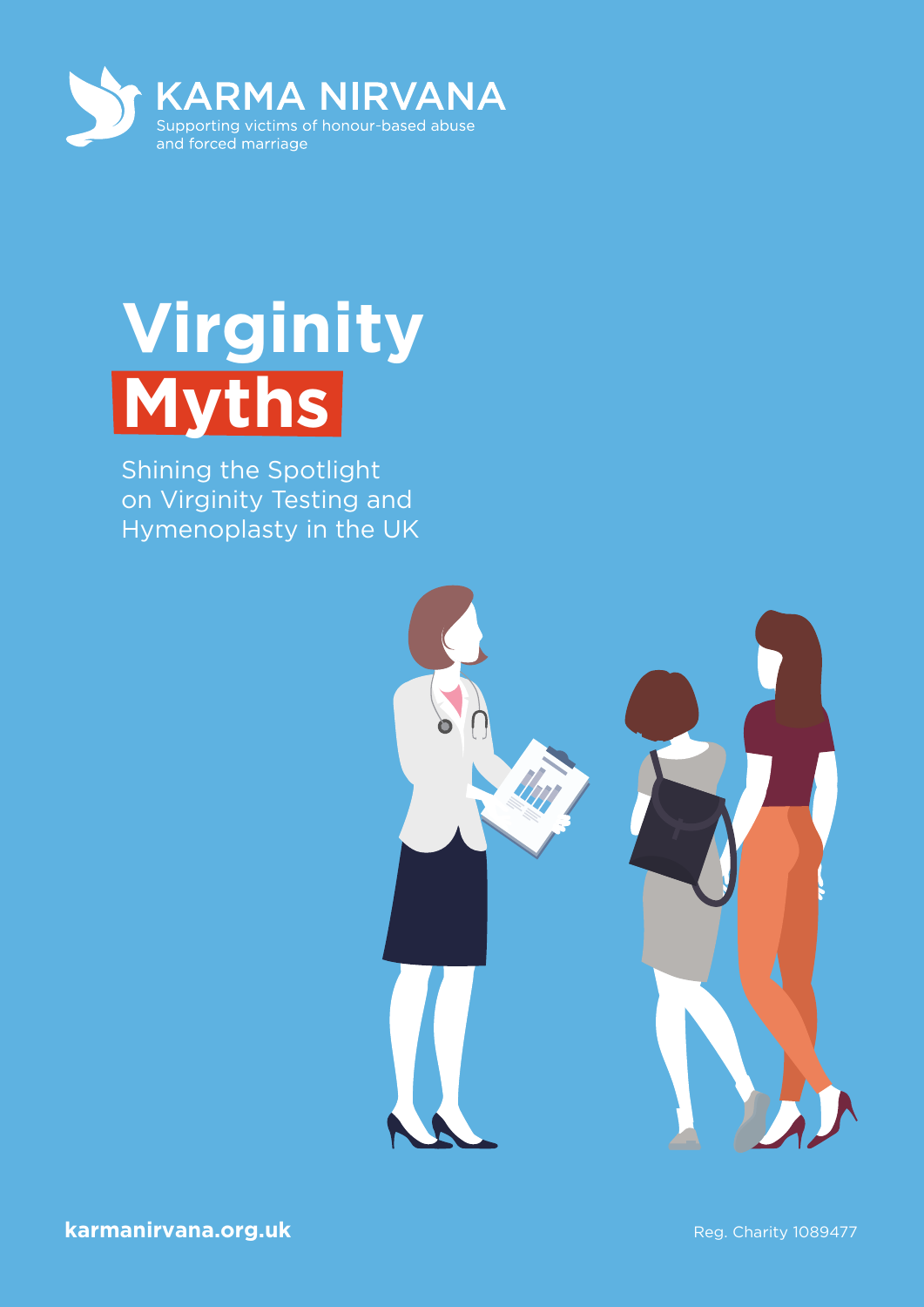# **About Karma Nirvana**

**Karma Nirvana is the longest established specialist charity supporting victims and survivors of Honour Based Abuse**. Since our inception, we have successfully provided support to thousands of people affected by Honour Based Abuse and supporting professionals from the police, social services, and schools to help them better understand the issues. We exist to support, empower and educate all those impacted by Honour Based Abuse throughout the UK.

We work to 'break the silence' on Honour Based Abuse by empowering those affected to speak out and by 'shining the spotlight' on Honour Based Abuse to improve national understanding, detection and practice. We have been working in this field for over 25 years.

We have campaigned for improved legislation on these issues and their effective criminalisation. Karma Nirvana took a leading role in campaigning for; the criminalisation of forced marriage, civil remedy for forced marriage through the Forced Marriage (civil protection) Act 2007, the first thematic national review into policing Honour Based Abuse. We are currently campaigning for a follow-up review as police data evidences a decline in reports relating to Honour Based Abuse since the first inspection. We were the first organisation in the UK to become members of the global Girls not Brides partnership. We are currently leading on; the campaign as Co-Chairs of Girls Nots Brides UK to make marrying a child a crime in England and Wales and working alongside Richard Holden MP and Dr Charlotte Proudman to ban virginity testing and Hymenoplasty in the UK.

Karma Nirvana delivers the government-backed Honour Based Abuse helpline, supporting all those impacted by Honour Based Abuse throughout the UK. In 2020 -21, the national Honour Based Abuse helpline received just over 12,500 contacts.

We offer training to professionals and regularly work with police, Forced Marriage Unit, UK Border Force, NHS, social services, local government and teachers. We provide a range of educational resources to understand and tackle Honour Based Abuse through accredited training programmes, seminars, conferences and workshops.

We were finalists for the Helpline Impact Award in 2017; awarded the British Asian Business Community Award in 2015; were Highly Commended by The Charity Awards in 2015 and were Finalists for the Most Admired Charity by Third Sector Awards in 2015.

In 2015, we worked with Cosmopolitan Magazine to campaign for the first National Day of Memory for victims of Honour Killings. This is now marked annually on the 14th July.

In 2019, we became secretariat to the All-Party Parliamentary Group chaired by Virendra Sharma MP and Baroness Cox.

Our founder Jasvinder Sanghera was awarded Commander of the British Empire in 2013 to recognise her outstanding contribution to tackling forced marriage and Honour Based Abuse. Her TedX Talk on 'Fighting Forced Marriage and Honour Based Abuse' has been watched over 2.1 million times.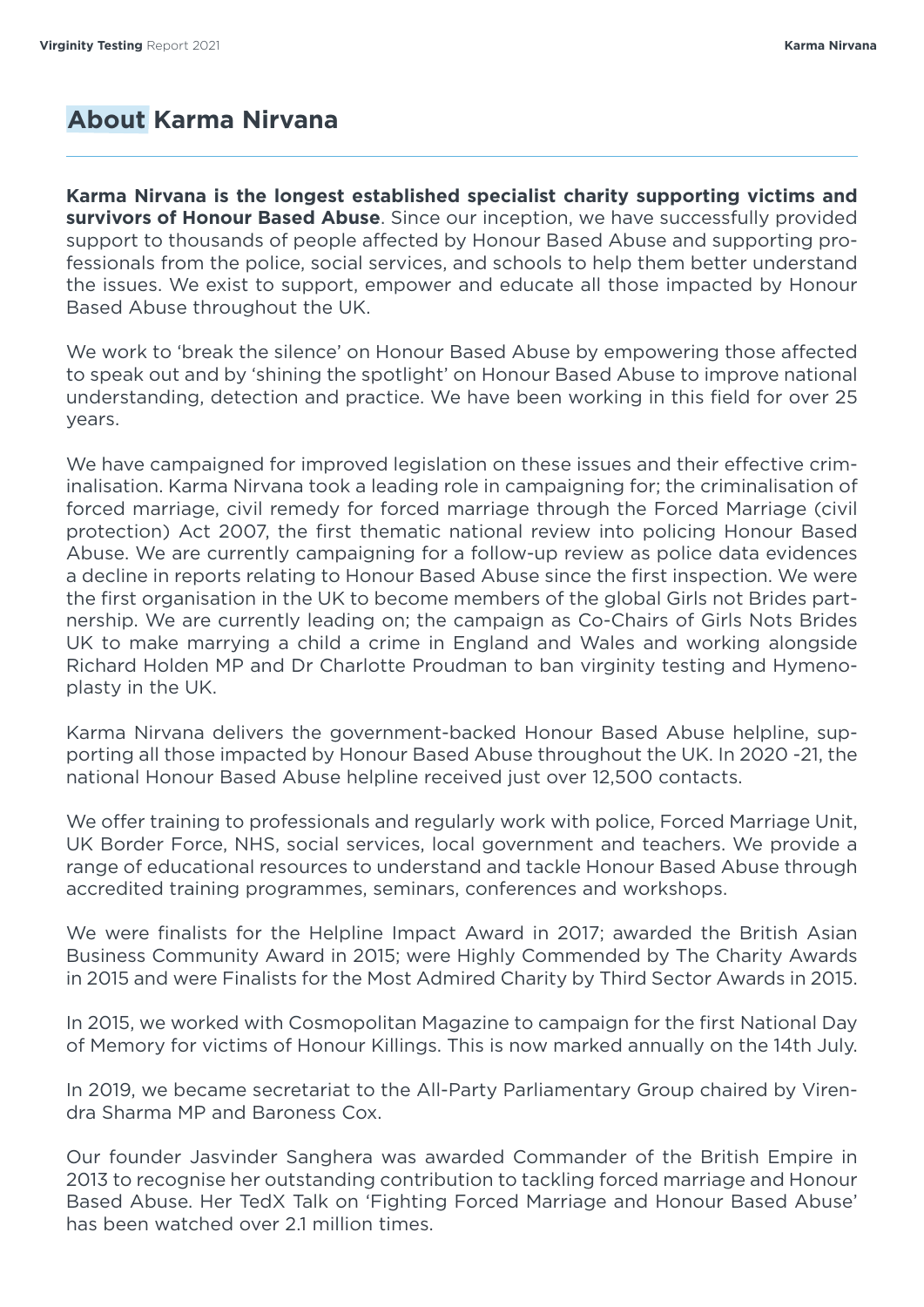# **Contents**

| Virginity Myth Campaign                                        | 03 |
|----------------------------------------------------------------|----|
| The problem of virginity testing<br>and Hymenoplasty in the UK | 05 |
| Virginity and Hymen Myths                                      | 07 |
| Our Proposal for Change                                        | O8 |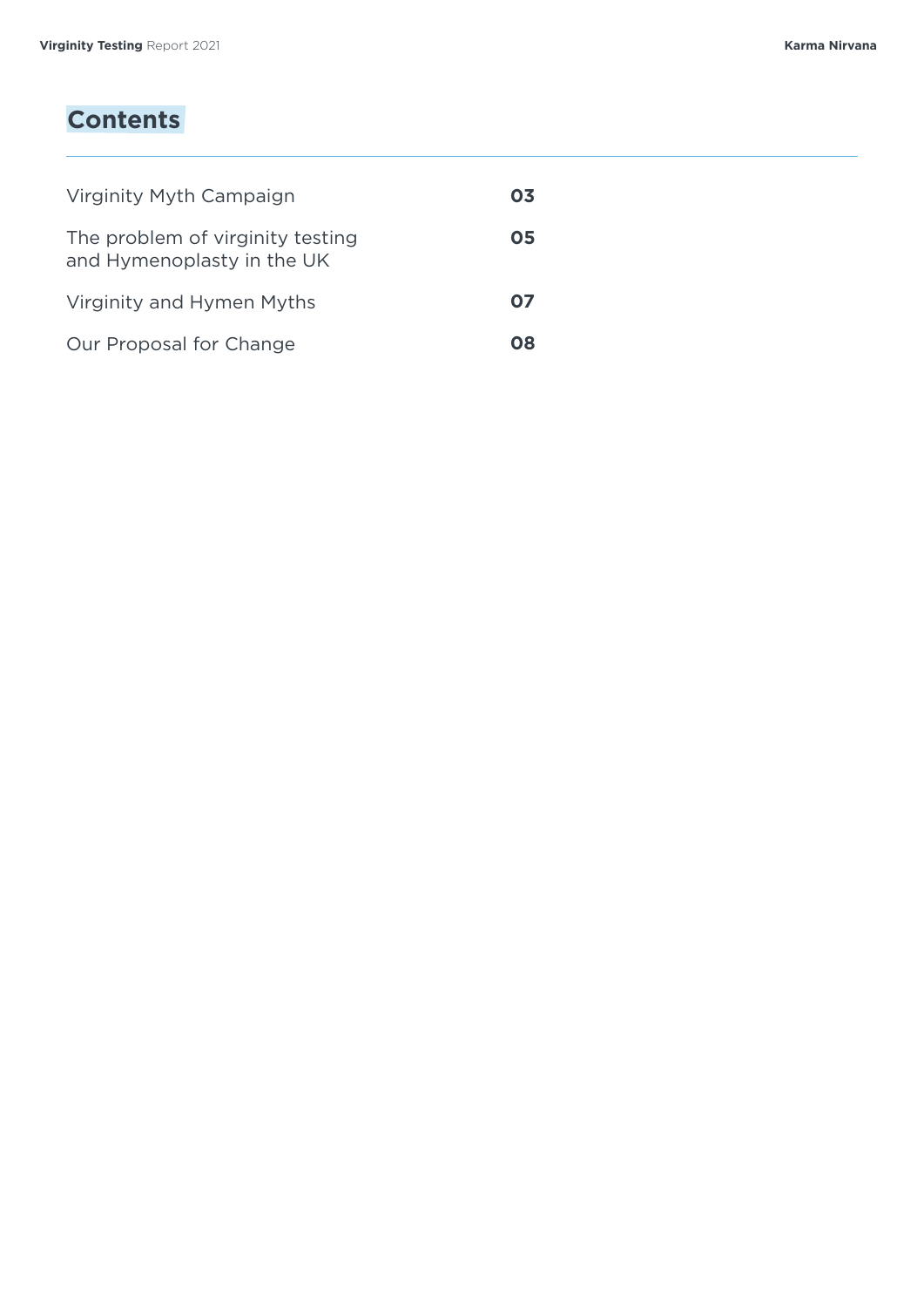# **Campaign – Virginity Myths**

# **'Virginity Myths' is a national campaign that has sparked a movement to address negative social norms on the concept of 'virginity'.**

We believe that every woman deserves the right to make any decision about her body – free from shame, stigma or discrimination, without pressure to subscribe to "gender-based societal norms", and without fear of harm.

This is why we are campaigning to end the practice of Virginity Testing and Hymenoplasty, in addition to tackling the shame and stigma commonly associated with virginity. Virginity is a deeply embedded social norm that has no scientific basis.

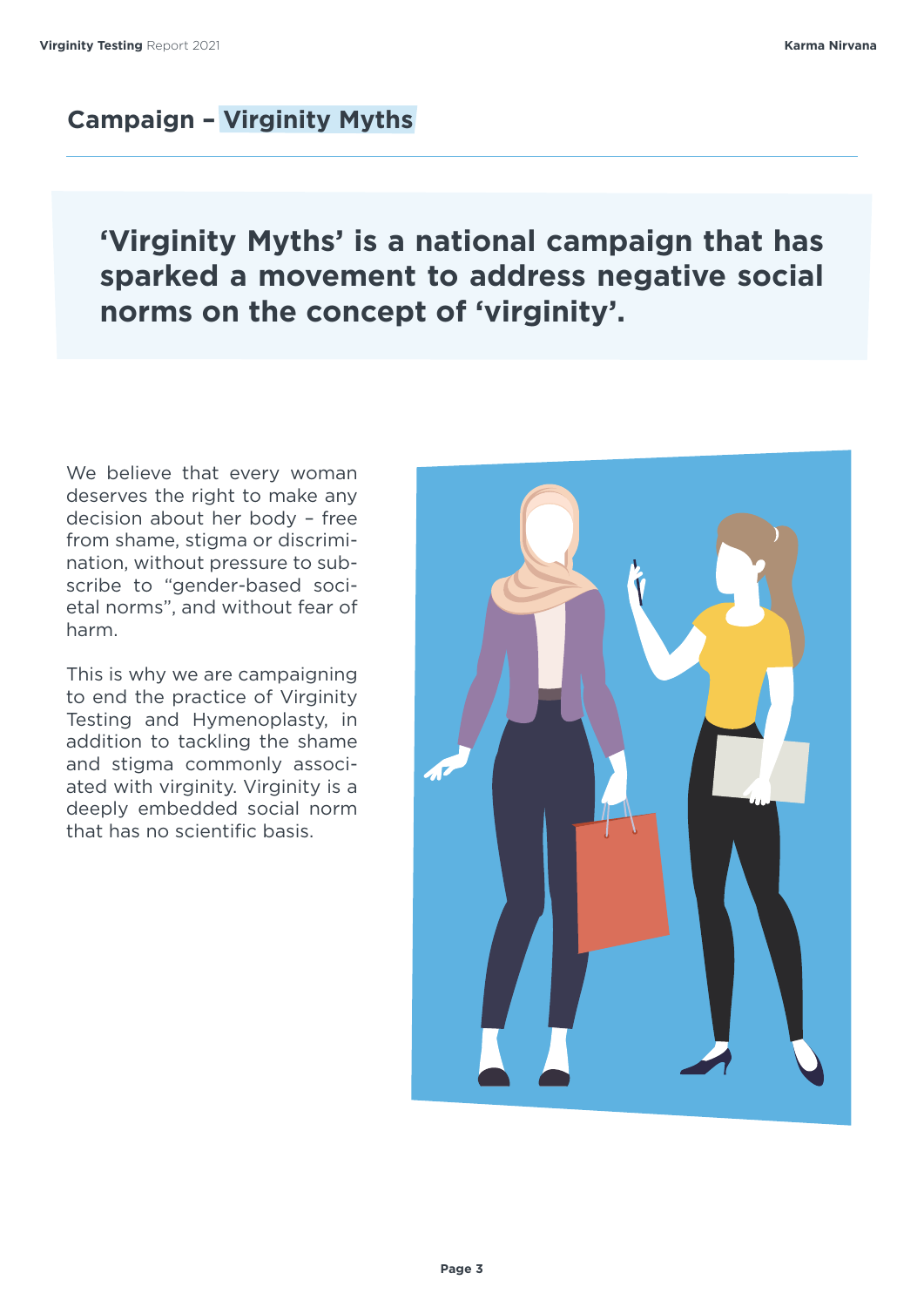# **Defining Virginity Testing and Hymenoplasty:**

#### **Virginity Testing**

The World Health Organisation (WHO) defines Virginity Testing as:

# "

#### the hymen, two-finger, or per vaginal examination, [is] an *inspection* of the female genitalia meant to determine whether a woman or girl has had vaginal intercourse."

The examination has no scientific merit or clinical indication – the appearance of a hymen is not a reliable indication of intercourse, and no known examination can prove a history of vaginal intercourse. The WHO recognises the practice of Virginity Testing as a clear "violation of the victim's human rights".

#### **Hymenoplasty**

In many cases, victims who know they will fail or have failed a Virginity Test will resort to unsafe surgical solutions to avoid the consequences of 'not being a virgin.' Also known as hymen restoration surgery and re-virginisation, Hymenoplasty is a surgical procedure to reconstruct the hymen. Medical websites have described Hymenoplasties as a 'simple procedure that involves stitching the torn edges of the hymen together with dissolvable stitches.' In reality, survivors with lived experience of the procedure have shared that it has caused significant physical and psychological trauma and harm.

#### $66$

I don't understand. My parents took me to a clinic in London to test my virginity. I have never had sex before, but the clinic said my hymen was not intact. So my parents booked for me to have my hymen "repaired", but I managed to escape before this happened.

> Sommer 17 years old UK

#### "

I'm so scared because my parents want me to abort my boyfriends' baby. They have planned for me to have my hymen repaired after the abortion so that I can be 'married off' as a virgin

> Mia 23 years old UK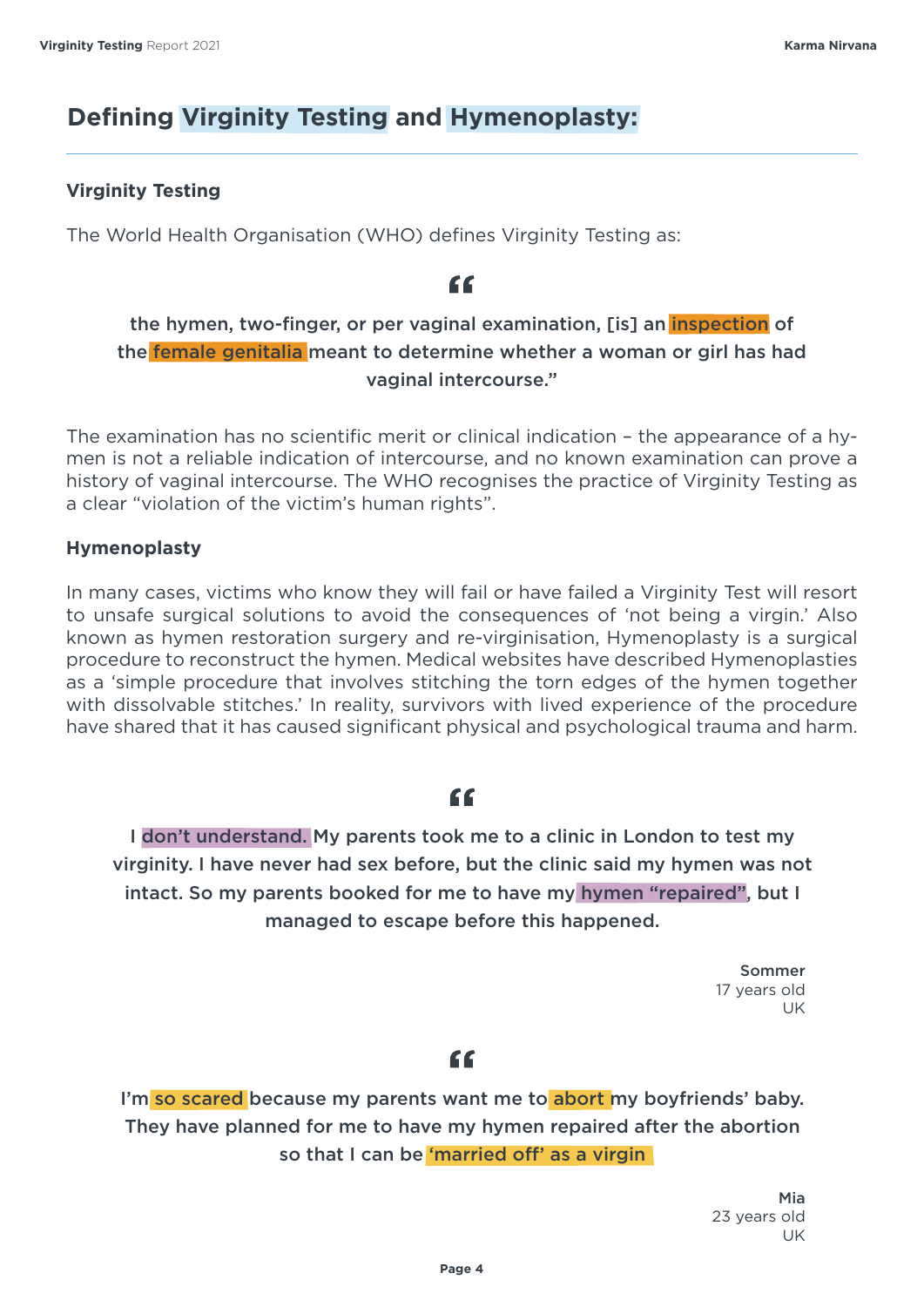# **The problem of Virginity Testing and Hymenoplasty in the UK**

In the last two years, disclosures relating to Virginity Testing and Hymenoplasty have increased to Karma Nirvana's national Honour Based Abuse helpline. Between 2020 - 2021, our national helpline supported 41 women and girls, where 'sex before marriage' / not being a "virgin" was recognised as the motive for abuse from perpetrators.

In November 2020, Karma Nirvana worked with the BBC to investigate Virginity Testing and Hymenoplasty in the UK. The investigation identified 21 clinics that would carry out hymen-repair surgery, costing in the region of £1,300 - £3,000. Data from NHS England shows 69 hymen-repair procedures have been carried out in the past five years.

# **Honour Based Abuse Helpline insights**



• Disclosures of virginity testing and hymen repair surgery have **increased over the last two years** 



• The **average age of victims is 23 y/o**. The youngest callers have been 17 y/o, and the eldest over 35 y/o





- **• 4 out of 5 callers** that disclosed being subjected to Virginity Testing and Hymen Repair had received "threats to kill" from perpetrators
- **• Parents and relatives** are most likely to be perpetrators of abuse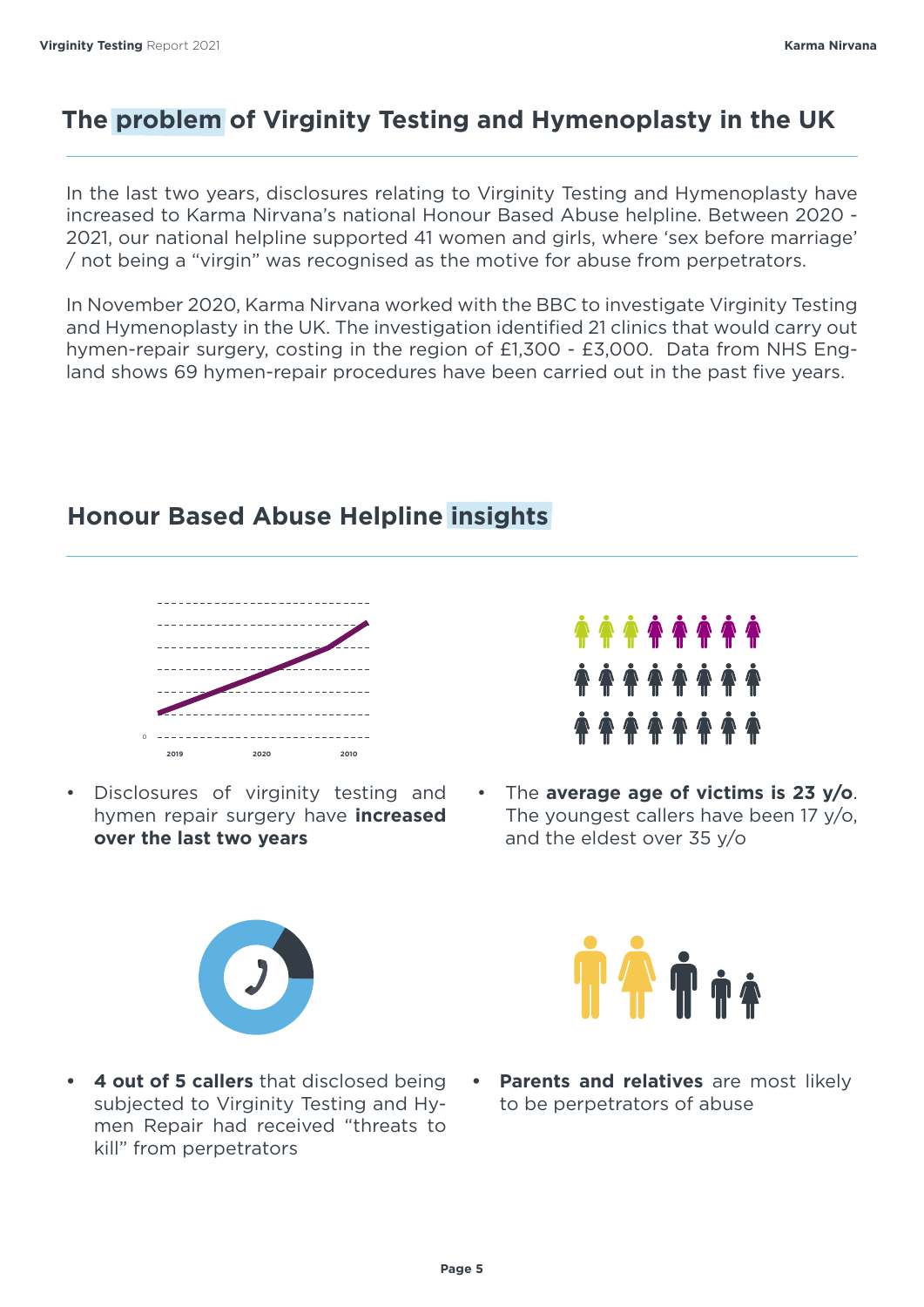# **Virginity Testing: the consequences**

Virginity Testing causes physical, physiological and social harm.

**Physical harm:** 'Virginity Tests' can result in physical harm to women and girls being examined, including by aggravating existing injuries in cases of survivors. Self-harm as attempted suicide has also taken place for some women or girls due to the 'virginity testing. Harm may also come from relatives who, as a consequence of a perceived 'failed' test, may hurt or kill the woman or girl in the name of so-called 'honour'. For example, a young girl from London, Heshu Yones, was forced to have a virginity test in 2002, which she allegedly failed, making her 'unmarriable' within the community. The murder of Heshu Yones was the first in the UK to be recognised by police as an 'honour killing'.

**Psychological harm:** Women and girls who have been subject to 'virginity tests' report experiencing extreme fear and anxiety before going for a test. On the national helpline, one caller explained that she felt like she was "walking into her own funeral", knowing that she would 'fail' the test. Long



term effects including depression, a sense of violation of one's privacy, and re-victimisation (for survivors of sexual assault) have also been reported by women and girls.

**Social harm:** Virginity Testing is often associated with harmful traditional and cultural norms that expose women and girls to stigma and perceived shame and dishonour to themselves, their families and communities. Women or girls can be ostracised or even killed because they have had (or they are believed to have had) sexual intercourse outside of norms imposed by society – for example, before marriage. Additionally, child marriage is used in some communities as a falsely perceived "protective" measure to avoid the shame and consequences of a girl who had sexual intercourse before marriage. Some girls may therefore be married off as children to avoid any sexual activity before marriage.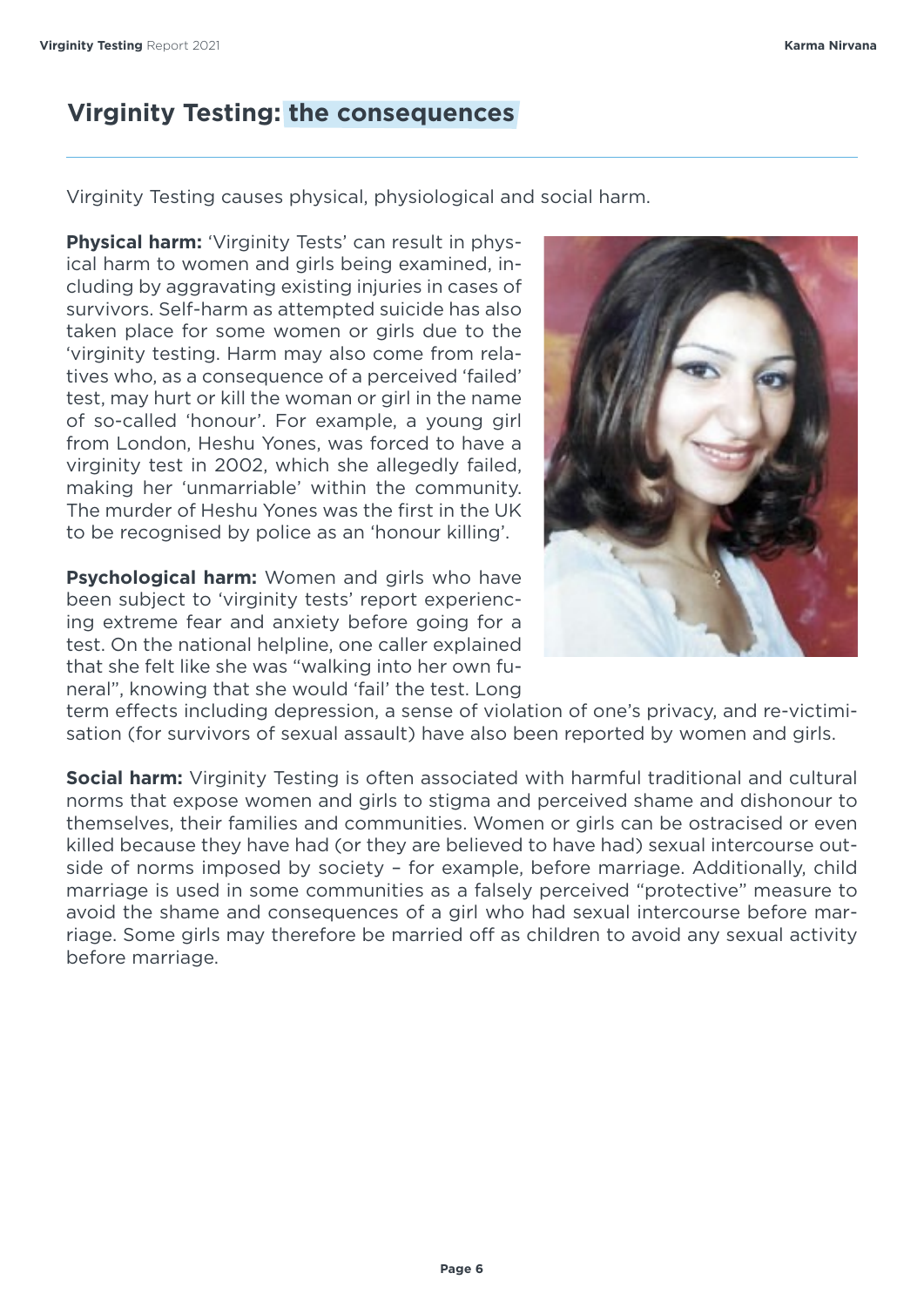# **Virginity and Hymen Myths: Impact on Women and Girls**

We recognise Virginity testing and Hymenoplasty as forms of Violence Against Women and Girls, which is both cause and consequence of gender inequality. In our recent written submission to the Home Office's Call for Evidence for the subsequent Violence Against Women and Girls Strategy, we have invited the government to support our call for legislative changes to enable complete protection for ALL women and girls from this hidden harm.

Virginity Testing is rarely an isolated incident of abuse. It is often associated with other behaviours that discriminate against, limit or harm women and girls. In our experience, this can include other forms of Honour Based Abuse, such as forced marriage.

#### **How Virginity Testing and Hymenoplasties are occurring in England and Wales**

- 1. A female's behaviour makes her family question her virginity status. To prove to her family and community that she is a 'pure' and 'upstanding' member of her family and community, she is forced into taking a virginity test.
- 2. A female is about to be married and her future in-laws are asking for proof of her virginity.
- 3. A female has been married but does not pass the 'bleed on the sheet' test
- 4. A female has had vaginal intercourse either with consent or without consent and is made to 'restore her honour.'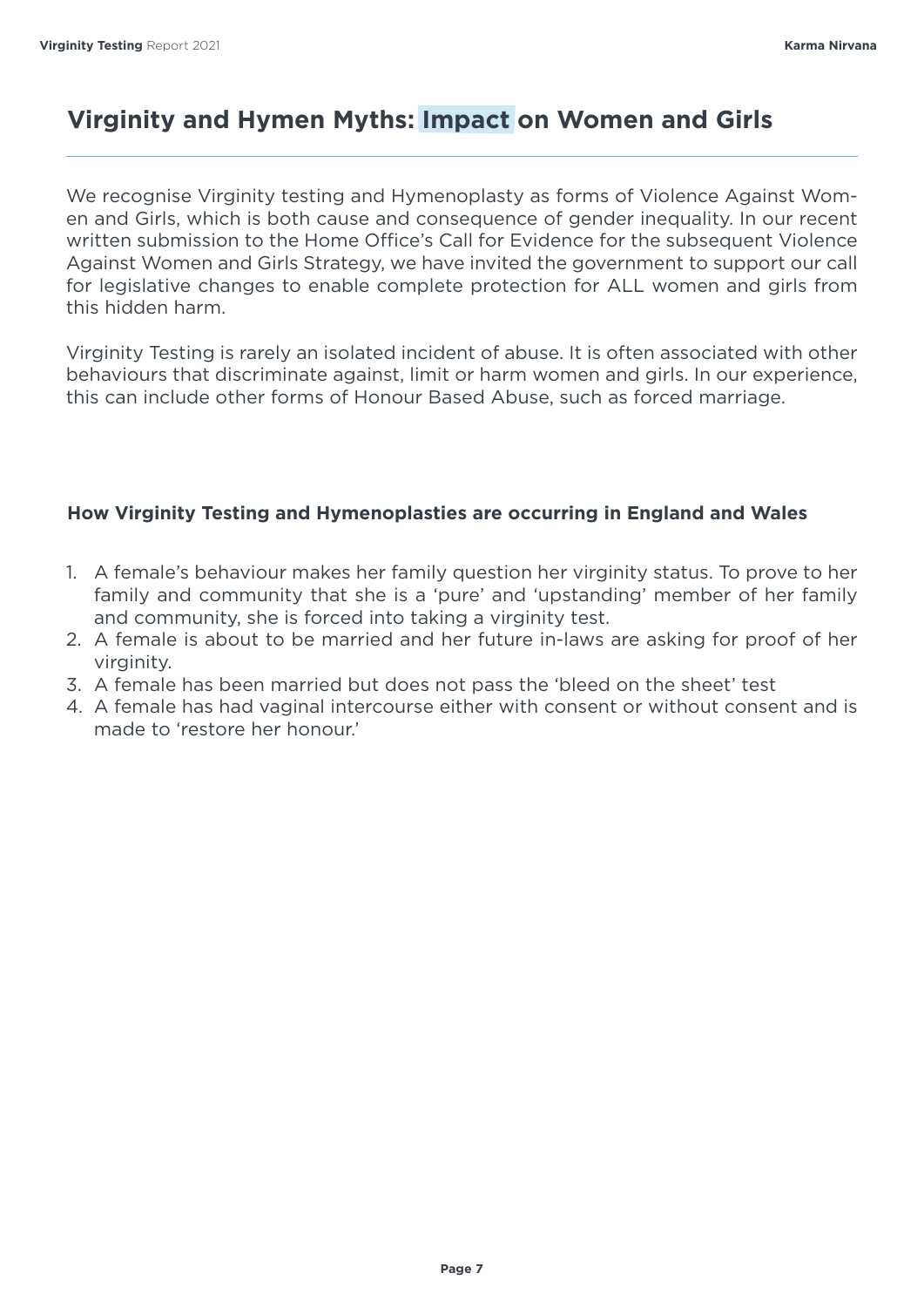# **Our proposal to for change**

We believe it is time to ban the evasive and sexist practice of testing a woman or girls' virginity, and we need to shut down the virginity myth once and for all. As part of this campaign and improving law and policy in this area, we are keen to break the myths that perpetuate harmful ideologies on virginity and the hymen.

#### **Here is our vision for change:**

- **• Virginity Testing and Hymenoplasty are currently allowed to take place without consequence.** Karma Nirvana is calling for a ban on the harmful practices of Virginity Testing and Hymenoplasty. The practice is a recognised form of sexual violence in law. Inserting fingers into the vagina of a female, who did not consent to the examination or was coerced into examination, will amount to sexual assault under the current CPS guidelines. However, we know that many women and girls are reluctant to report this abuse linked to normalisation and acceptance of such practices within society.
- **• The concept of virginity is not medical or scientific. Instead, it is a social and cultural construct.** Karma Nirvana wants to reset harmful perceptions linked to virginity that perpetuate violence against women and girls through education. We know that many women and girls do not come forward to report, with many not recognising this to be abuse. However, since the start of our campaign in October 2020, we have experienced a **75% increase in the number of contacts** calling our national helpline related to Virginity Testing and Hymenoplasty. Challenging harmful myths linked to virginity enables potential victims to understand this issue as a form of abuse and control rather than rooted in any medical merit.

Karma Nirvana has a dedicated legal team that has supported drafting new legislation on banning Virginity Testing and Hymenoplasty. We are working alongside Richard Holden MP to support our call for legislative protection for women and girls. Our proposal for change is supported by over 20 women's sector organisations, including Refuge, The Five Foundation and the Middle Eastern Women's Society Organisation.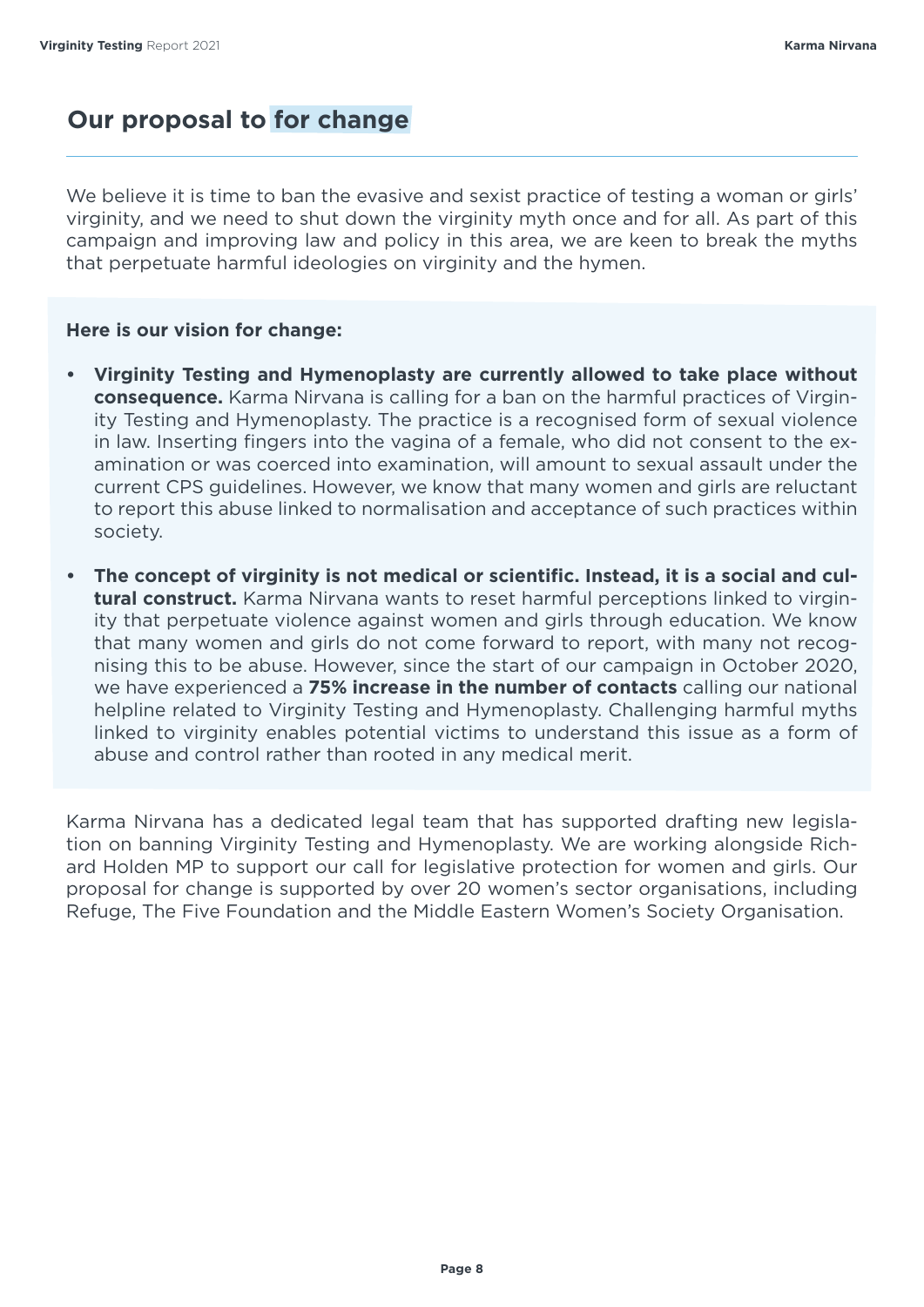### **Four ways that you can support our Virginity Myths Campaign:**

- **Join the campaign** We welcome support from individuals and organisations to our call for change. If you would like to find out how you can support the campaign, please contact our campaigns team at **campaigns@karmanirvana.org.uk** or call **0113 887 0281 01**
- **Spread the word -** Use your social media channels to remind society that virginity is a myth without scientific or medical merit. You can do this by sharing one of our "Virginity Myth" social assets, supported with one of our suggested tweets. These can be found at **www. karmanirvana.org.uk 02**
- **03**

**Amplify our Campaign -** If you are a journalist or your organisation would like to use its platform to amplify this campaign, please get in touch with our campaigns team at **campaigns@karmanirvana.org.uk** 

**Do you have a personal story? -** If you have a personal story connected to our campaign that you would like to share anonymously? Please contact our team at **info@karmanirvana.org.uk** or call our national helpline on **08005999247** to find out more about how you can do this. **03**